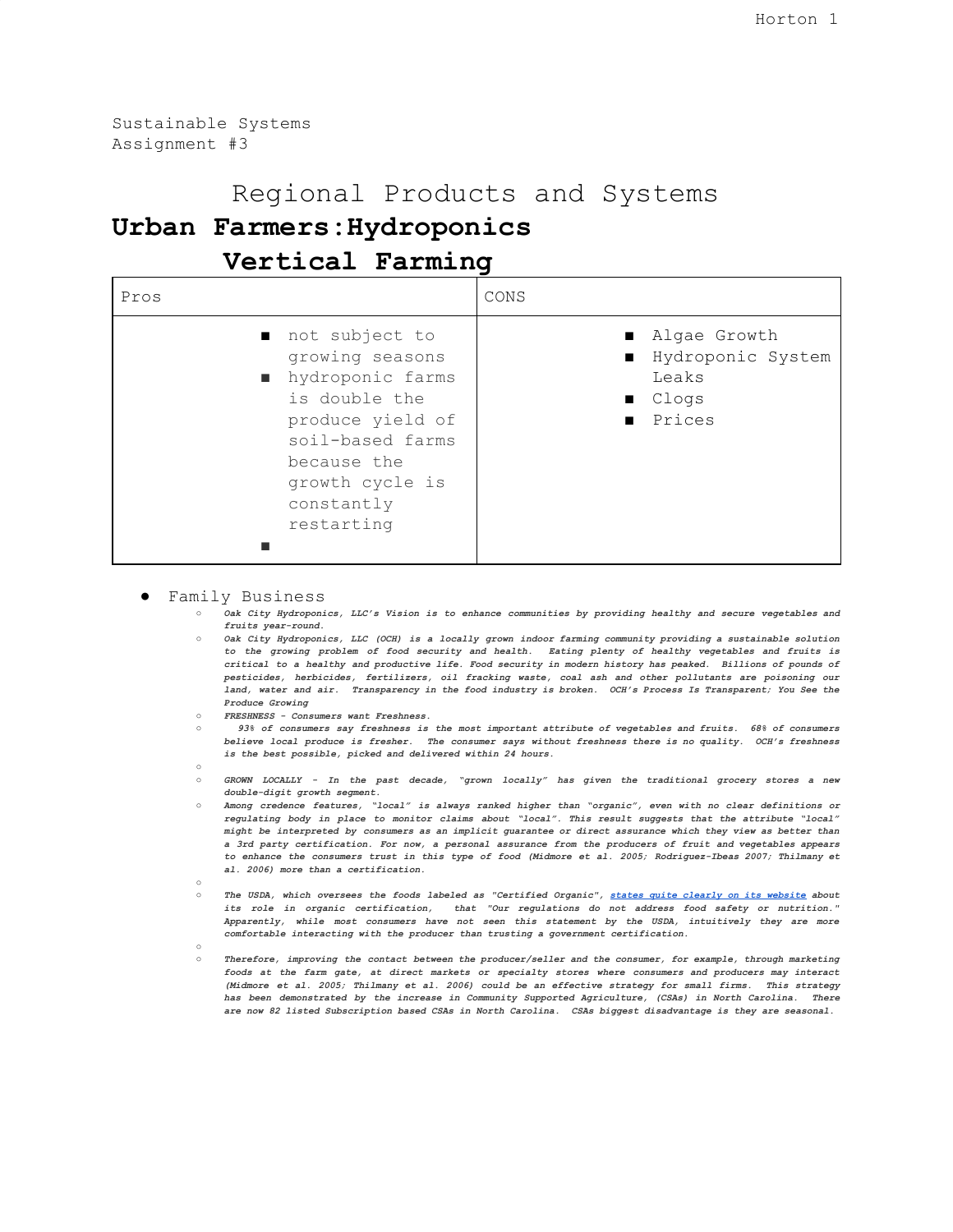

Which attributes are reset important in the type of food you purchase? (% of migiordinita)



- *● ● Reduces Cost, Saves Time, Reduces Effort, Avoids Hassles – Cost is a key factor for the purchase of any product. Today time is money. The company can give Walmart Prices with Whole Food Quality because*
- *● distribution cost is reduced, and farm equipment is used for multiple crops in a year. Delivery saves times which is money and eliminates the cost of fuel for the customer. Our subscription model offers price guarantee for up to five years.*
- Urban Gardering
	- https://www.maximumyield.com/definition/2182/urban-agricul  $t$ ure
- Vertical Farming
	- <https://www.maximumyield.com/definition/2191/vertical-farm>  $\cap$
- Source[:https://www.maximumyield.com/hydroponics-pros-and-cons-o](https://www.maximumyield.com/hydroponics-pros-and-cons-of-hydroponic-gardening/2/3049) [f-hydroponic-gardening/2/3049](https://www.maximumyield.com/hydroponics-pros-and-cons-of-hydroponic-gardening/2/3049)

 $\Omega$ 

- Source[:http://www.jasons-indoor-guide-to-organic-and-hydroponic](http://www.jasons-indoor-guide-to-organic-and-hydroponics-gardening.com/hydroponic-system.html) [s-gardening.com/hydroponic-system.html](http://www.jasons-indoor-guide-to-organic-and-hydroponics-gardening.com/hydroponic-system.html)
	- Issues with hydroponics

*●*

- Algae Growth
- Hydroponic System Leaks
- Clogs
- Prices
- Source: http://www.simplyhydro.com/whatis.htm
- Manhattan Hydroponic Classes
	- Source: <https://farm.one/class/>
	- Price: \$130.00
	- Duration: 3 Hours (approx.)
	- Location: Manhattan, New York
		- Get hands-on experience from seed to harvest in three hours under the guidance of Farm.One's expert Farm Manager. Students of all experience levels and all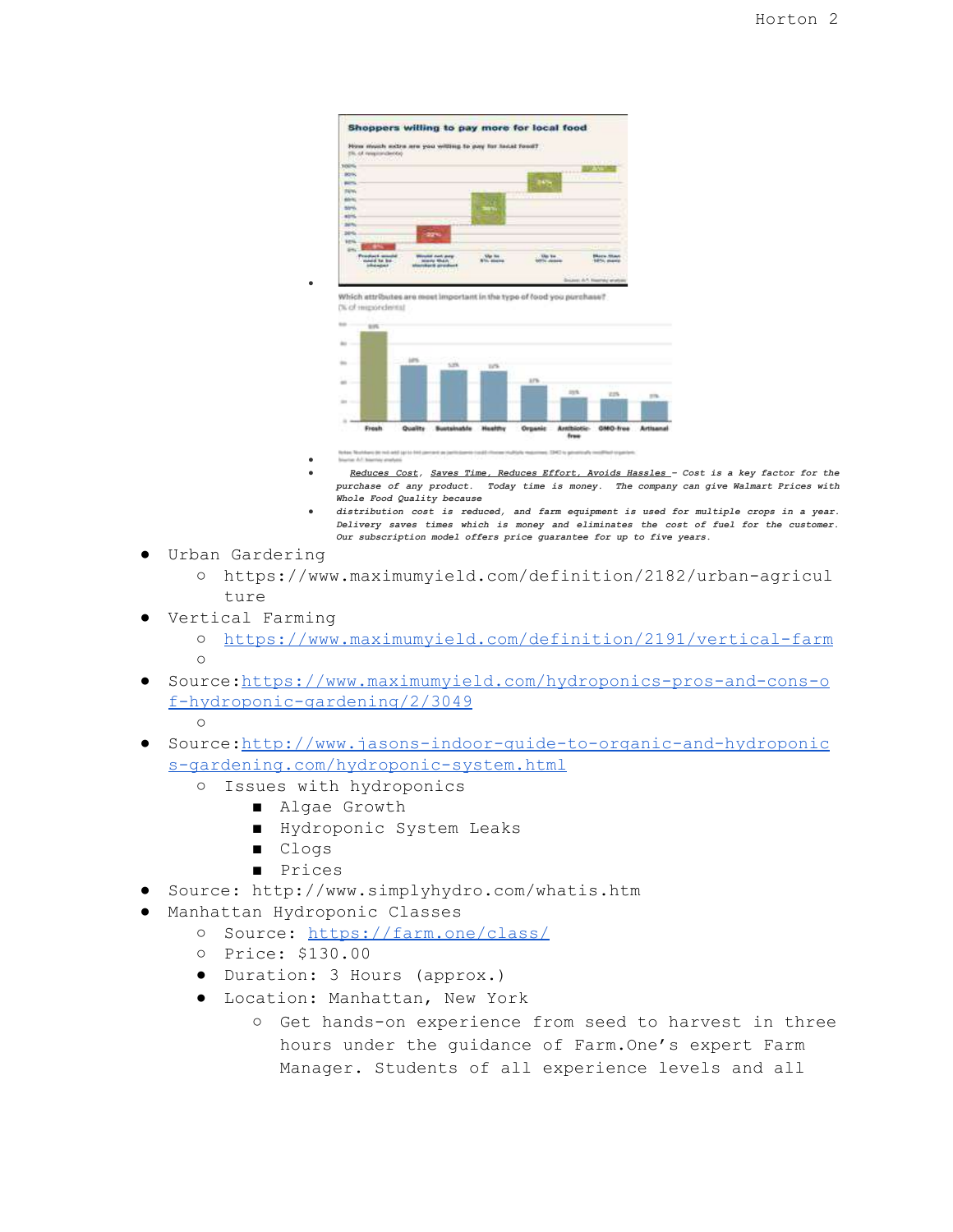backgrounds are welcome. Classes are limited to 6 students, enabling plenty of one-on-one instruction.

- Teaches:
	- The Principles of Hydroponics
	- Hydroponic Systems
	- Climate & Nutrients for your Crops
	- Growing & Managing from Seed to Harvest
	- Avoiding Pests without Pesticides
	- Pruning & Harvesting for Best Yield

The Farm.One farm in Tribeca (one of two Farm.One farms) is the largest vertical farm in Manhattan, growing hundreds of rare herbs, edible flowers and microgreens for the best chefs in New York. There is no other hydroponic learning space like this.

- ○
- <https://www.ice.edu/newyork/explore-ice/hydroponic-garden>
	- The Hydroponic Garden
		- Inside ICE's new York campus, a fully functional hydroponic herb and produce garden is growing offering our students a forward-looking, "plant-based" educational experience.
	- ○
- <http://www.thegreenboxhydro.com/index.html>
	- *As the only hydroponic and urban gardening supply store in the heart of New York City carrying leading brands, The Green Box aims to always offer customers valuable consultation, a welcoming atmosphere, and competitive price points. Involvement in the local hydroponic and rooftop growing movements will allow The Green Box to enhance community education on the benefits of home growing.*

This project continues our exploration of the relationship between products and byproducts and the interconnectedness of products and systems. We will study sustainability through the design and prototyping of products, services or systems that have social and environmental value beyond profit (monetary value).

#### **Problem:Food Deserts the United States**

Research-based solutions

- The Economic
	- Who is benefiting from the production?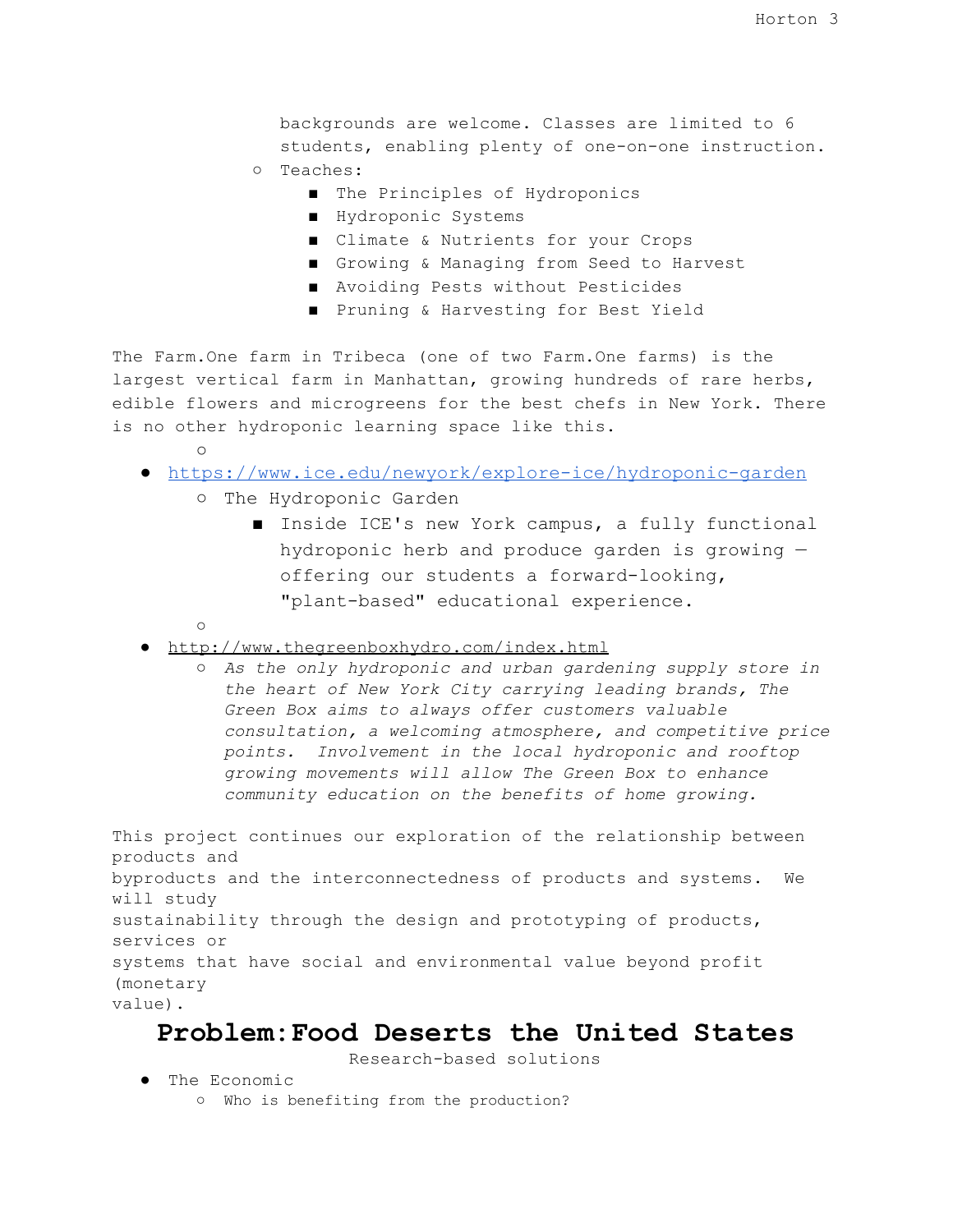- *Food Safety*
	- 48 million US citizens get sick from food contaminated with microorganism each year.
		- looks at four major pathogens that the IFSAC
	- the Food and Drug Administration, the Centers for Disease Control and Prevention, and the Department of Agriculture) considered "high priority": E. Coli 0157, Salmonella, Campylobacter, and Listeria*.* E. Coli, 36 percent from vegetable row crops; Salmonella, 38% vegetables and fruits; Listeria, 50 percent from fruit mostly cantaloupe. There are 31 pathogens that regularly contaminate food in the US.
	- *In 2017, there were 131 recalls published by the USDA, representing 20,880,574 pounds of food. This means that every 3 days, the USDA does a recall. Every week almost a million Americans are sickened.* The World Health Organization states that each year as many as 600 million, or almost 1 in 10 people in the world, fall ill after consuming contaminated food. Of these, *420 000 people die*, including 125 000 children under the age of 5 years.
- *The onset time of symptoms after digesting contaminated vegetables and fruits is usually not a few hours but 8 or more hours and generally takes days for the symptoms to manifest. Some food poisoning may cause permanent damage or even death many days or years later.* In 2016, an outbreak of Hepatitis A occurred at Tropical Smoothies Cafes. It was later discovered that foreign fruits caused the problem. Later some contracted Hepatitis A. Hepatitis A is a contagious liver disease that results from exposure to the Hepatitis A virus, including from food. It can range from a mild illness lasting a few weeks to a serious illness lasting several months. Illness generally occurs within 15 to 50 days of exposure and includes fatigue, abdominal pain, jaundice, abnormal liver tests. *Hepatitis A infection can progress to liver failure.*
- **Food Deserts** in the united states
	- http://www.foodispower.org/food-deserts/
	- food deserts can be described as geographic areas where residents' access to affordable, healthy food options (especially fresh fruits and vegetables) is restricted or nonexistent due to the absence of grocery stores within convenient travelling distance. For instance, according to a report prepared for Congress by the Economic Research Service of the US Department of Agriculture, about 2.3 million people (or 2.2 percent of all US households) live more than one mile away from a supermarket and do not own a car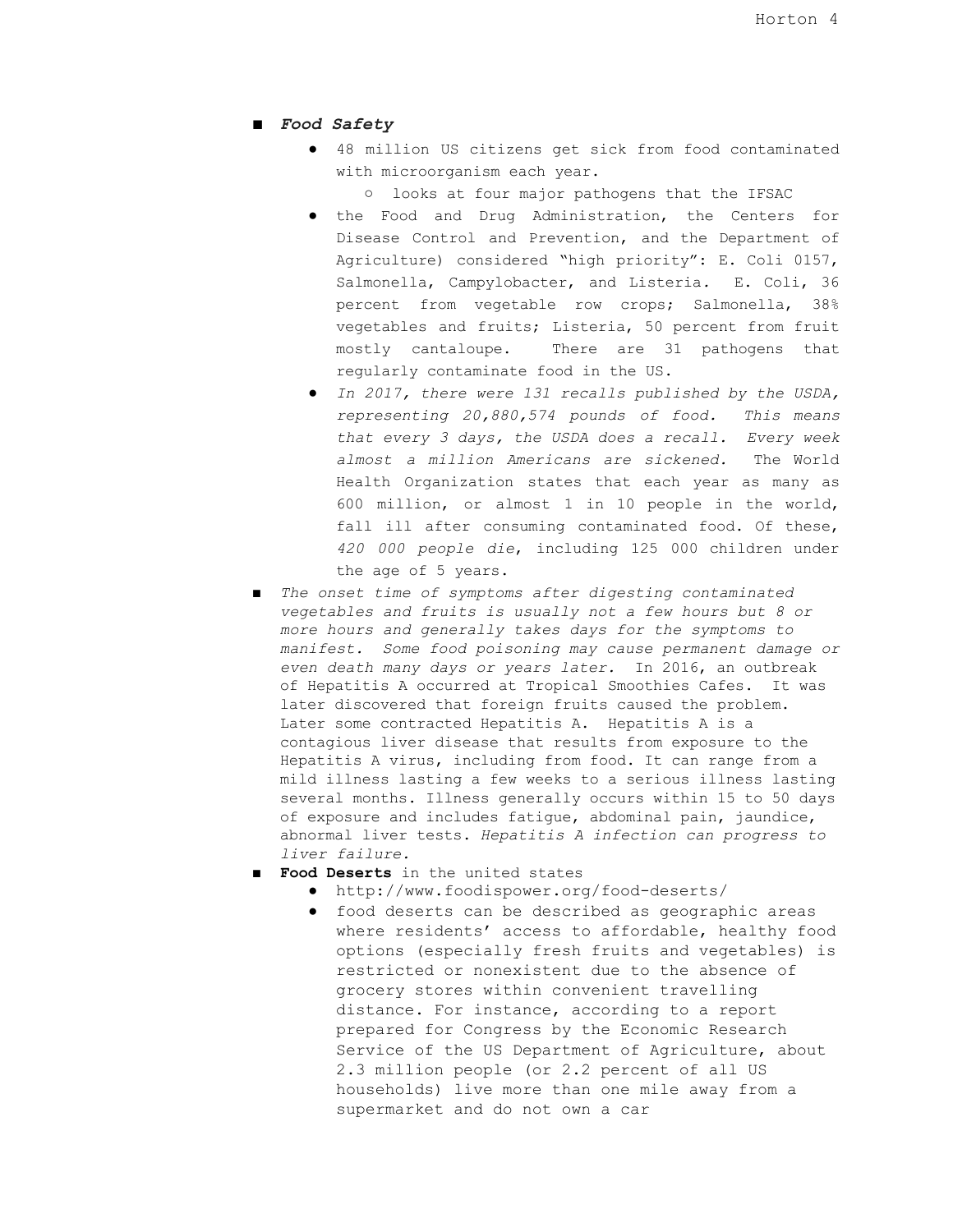● *New York City* – An estimated 750,000 New York City residents live in food deserts, while about three million people live in places where stores that

sell fresh produce are few or far away. [28] Supermarkets throughout New York City have closed down in recent years due to increasing rents and shrinking profit margins, but the disappearance of urban grocery stores has had the most serious impact on low-income communities, especially those

that are predominantly African-American] To fill this void, the city started its Green Carts program, which has been bringing affordable fresh fruits and vegetables to underserved areas while providing jobs for vendors since 2008. Hundreds of Green Carts are already on the streets in food deserts, and that number is rapidly increasing as prospective vendors obtain training, licenses and permits from the city. [30]

- [https://citylimits.org/2018/05/21/new-york-city](https://citylimits.org/2018/05/21/new-york-citys-biggest-food-swamps/) [s-biggest-food-swamps/](https://citylimits.org/2018/05/21/new-york-citys-biggest-food-swamps/)
	- The term "food swamps" was just introduced a few years ago. Food swamps typically exist in food deserts, which are neighborhoods with limited access to grocery stores and healthy food options. Previously, scientists presumed food deserts were linked to severe health risks, like obesity. But it turned out the existence of food swamps more accurately predicts obesity rates than the existence of food deserts can, according to a study published in December by the *International Journal of Environmental Research and Public Health.*
		- *■ Thirty-one percent of residents are obese, according to the NYC Health Department, compared to the city's overall rate of 24 percent. Meanwhile, East New York also has the highest diabetes rate in New York City at 18 percent*
		- *■ "It became a breeding ground for these fast-food chains," said Council Member Rafael L. Espinal of District 37, which includes East New York, where he grew up. "They know that it's very*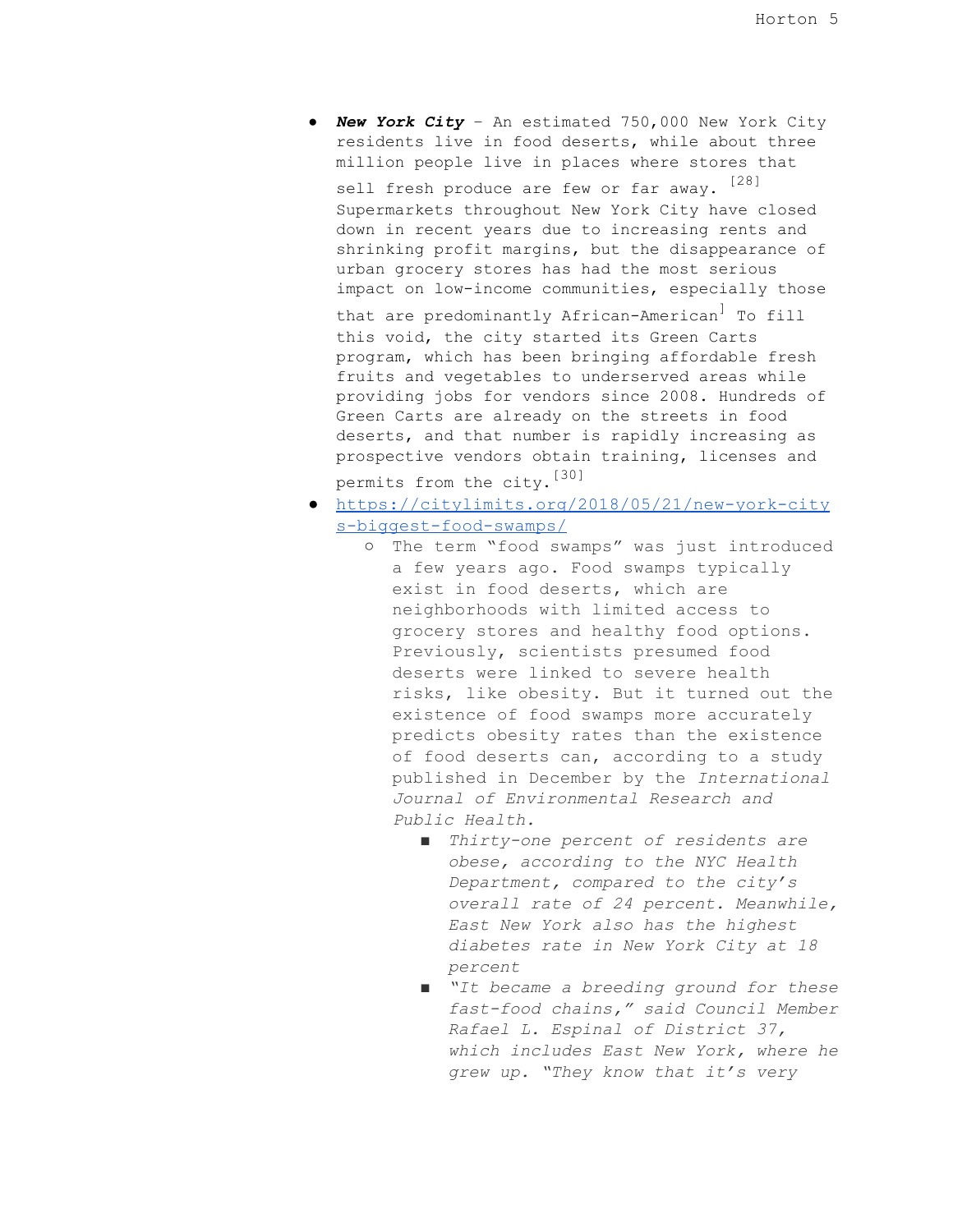*likely that they have a higher clientele in those areas."*

- *■ It finds that more than half (55 percent) of all ZIP codes with a median income below \$25,000 fit the definition of food deserts—that's more than double the share of food-desert ZIP codes across the country as a whole (24 percent)*
- *■ https://www.citylab.com/equity/2018/01 /its-not-the-food-deserts-its-the-ineq uality/550793/*



Figure 8: Supermarket Expenditure Shares by Household Income

- [https://journals.cdrs.columbia.edu/wp-content/u](https://journals.cdrs.columbia.edu/wp-content/uploads/sites/25/2016/10/120-237-1-PB.pdf) [ploads/sites/25/2016/10/120-237-1-PB.pdf](https://journals.cdrs.columbia.edu/wp-content/uploads/sites/25/2016/10/120-237-1-PB.pdf)  $\circ$ 
	- $\circ$
- https://newsone.com/1540235/americas-worst-9-ur ban-food-deserts/
- New York
	- The United Food and Commercial Workers Union claim only 550 full service remain in the city. A 2008 study conducted by the New York Department of City Planning estimates that as many as **three million New Yorkers live in communities without enough access supermarkets**. "Many people in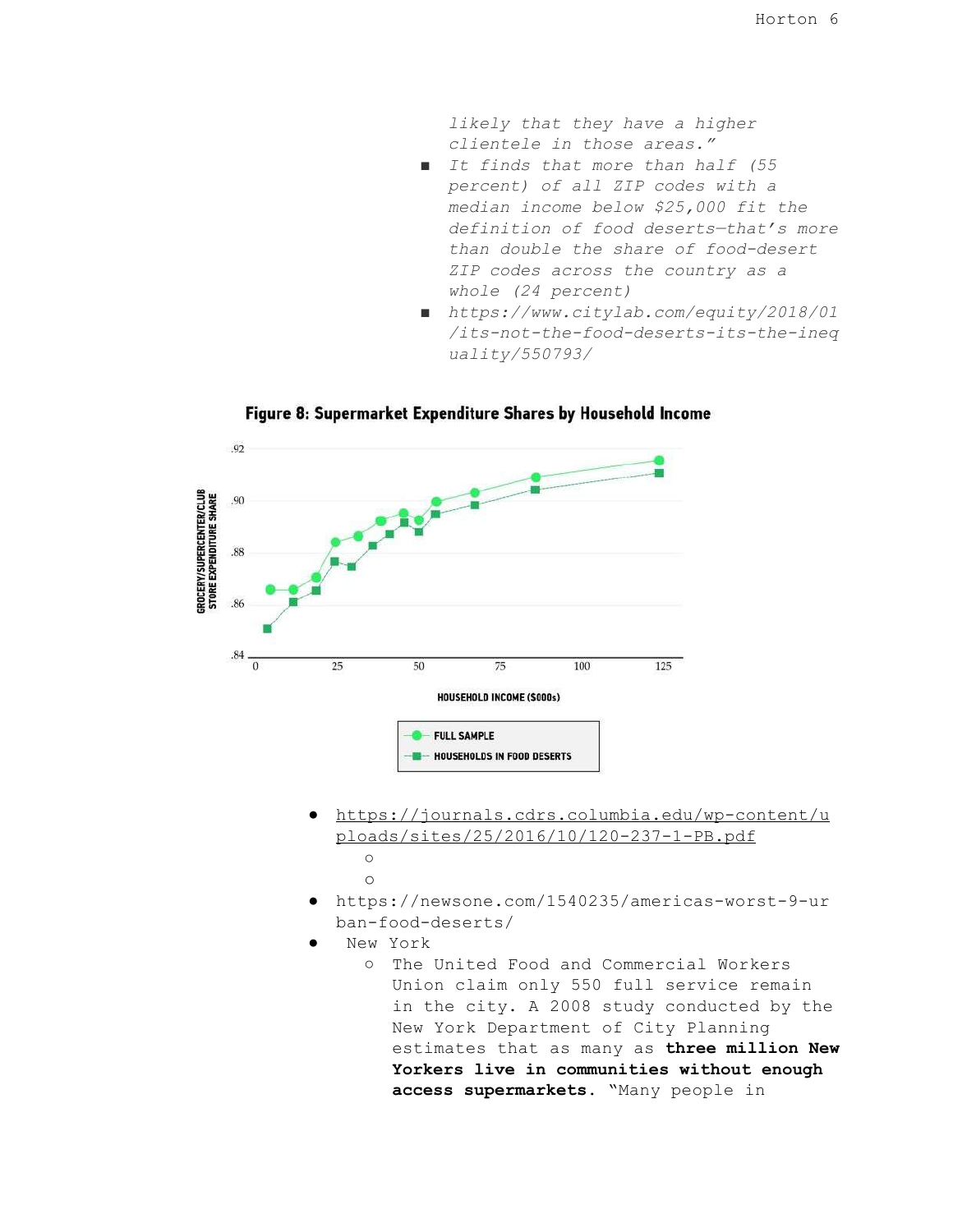low-income neighborhoods are spending their food budget at discount stores or pharmacies where there is no fresh produce," Amanda Burden, the city's planning director told the New York Times. Experts list neighborhoods in the Harlem, the South Bronx and Brooklyn as some of the city's various food deserts. In the impoverished Hunts Point section of the Bronx, home of the Northeast's largest fresh food wholesale markets, the irony is that the neighborhood surrounding it boasts not one supermarket. Experts such as Susanne Freidberg an associate professor of geography at Dartmouth University claim small profits margins, space constraints, landlords' preferences for tenants that don't attract vermin, a perceived lack of demand and rising rents keep companies from full-service supermarkets in these areas



http://americannutritionassociation.org/newsletter/usda-defines-fooddeserts

- Is it feasible to produce?
- Does the cost of making allow a continued model of production and profit?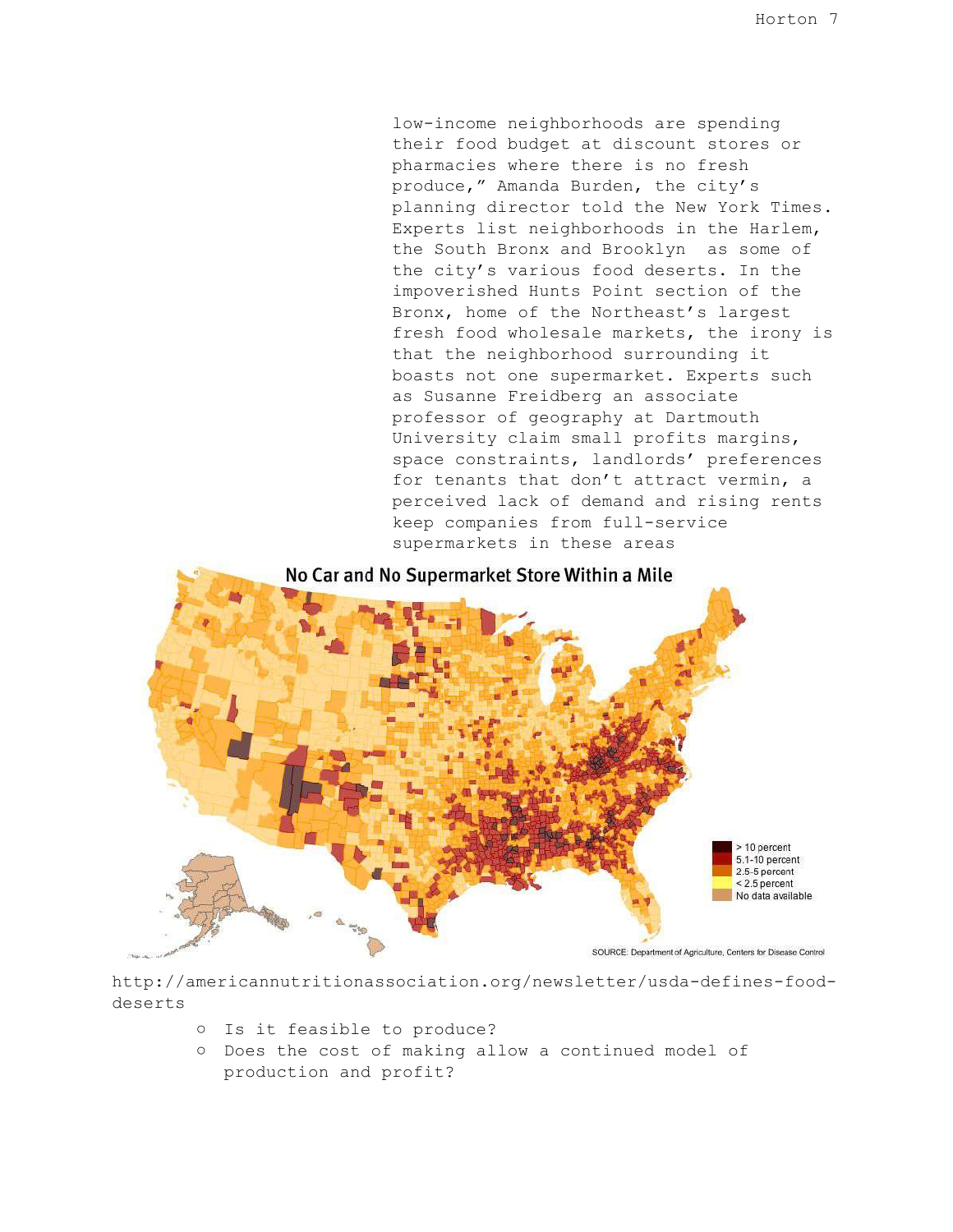- Does the cost of purchasing enable consumers to sustain their wellbeing?
- Are the raw materials used to create the product renewable?
- Is it economically viable to replenish the materials that were used to produce the product?
- The Social
	- Does the product benefit our society?
	- What are the social implications of its production?
	- How does it improve the community of consumers or users?
	- Does the product foster a healthy work culture, one where he makers have autonomy, emotional, psychological, and physical wellbeing?
	- The Environmental
		- What is the environmental impact of material choices from extraction to discontinued use
		- What effect do production methods have on the environment?
		- What impact does distribution have on the environment?

As we develop our designs, consideration will be given to alternative systems of

production and organization that are regenerative and based on interdependencies, and equity.

●

- The goal is to design products or systems that are ethically produced and have value to the local communities.Part of the design process includes making production methods and resources
- Transparent along every step of the product's life-cycle.
- Development of the product
	- research and development
		- <https://www.youtube.com/watch?v=BwfzlPIvGeU>
		- [https://www.diynetwork.com/how-to/outdoors/gardening/](https://www.diynetwork.com/how-to/outdoors/gardening/how-to-assemble-a-homemade-hydroponic-system) [how-to-assemble-a-homemade-hydroponic-system](https://www.diynetwork.com/how-to/outdoors/gardening/how-to-assemble-a-homemade-hydroponic-system)
		- [https://www.smartcitiesdive.com/ex/sustainablecitiesc](https://www.smartcitiesdive.com/ex/sustainablecitiescollective/10-high-school-hydroponics-and-aquaponics-programs-bring-sustainable-ag-classroom/1063296/) [ollective/10-high-school-hydroponics-and-aquaponics-p](https://www.smartcitiesdive.com/ex/sustainablecitiescollective/10-high-school-hydroponics-and-aquaponics-programs-bring-sustainable-ag-classroom/1063296/) [rograms-bring-sustainable-ag-classroom/1063296/](https://www.smartcitiesdive.com/ex/sustainablecitiescollective/10-high-school-hydroponics-and-aquaponics-programs-bring-sustainable-ag-classroom/1063296/)
			- **1. Bedford Stuyvesant New Beginnings Charter School, Brooklyn, New York**
			- At the **Bedford [Stuyvesant](http://bsnbcs.org/programs/urban-farm/) New Beginnings Charter [School](http://bsnbcs.org/programs/urban-farm/)** in Brooklyn, New York, the school using its Urban Farm for service-learning. Through hydroponics, students grow produce year-round, which helps feed people at the school as well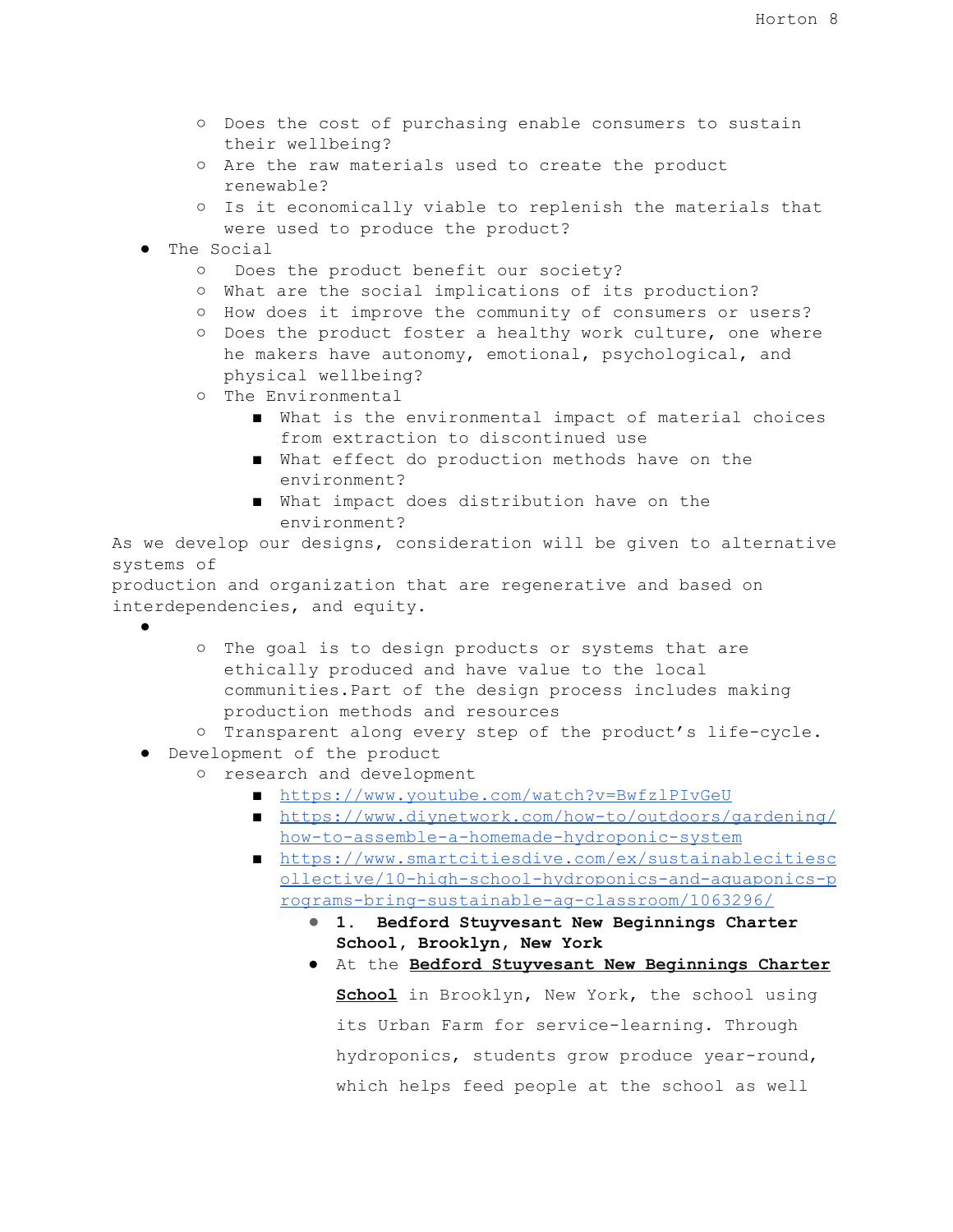as community members. Produce grown includes tomatoes, herbs, peppers and greens. Each month, the farm hosts a market days event to recognize the school's rich cultural diversity, as well as to promote health and nutrition. The Urban Farm has partnerships with New [York](http://nysunworks.org/) Sun [Works,](http://nysunworks.org/) City [Hydroponics](http://city-hydroponics.com/) and [Teens](http://www.studentsforservice.org/) for Food [Justice](http://www.studentsforservice.org/).

- $\circ$
- **Cincinnati Hills Christian Academy, Cincinnati, Ohio**
- The aquaponics program at [Cincinnati](http://www.chca-oh.org/RelId/33637/ISvars/default/Home.htm) Hills [Christian](http://www.chca-oh.org/RelId/33637/ISvars/default/Home.htm) Academy in Cincinnati, Ohio unofficially started in 2011, when students in a science class put a 65-gallon aquarium to use, along with empty soda bottles and shale media. Begun as part of the agriculture and food systems curriculum, the original system has been a prolific producer of food, including hot and bell peppers, lemon balm, greens, basil and kale. Subsequent systems have been constructed, using a variety of fish (perch, catfish and bluegill). Aquaponics is introduced in freshman biology and sophomore chemistry.
- schools develop areas for students to participate in urban agriculture
- user studies
- Packaging
- sales / business strategy
- marketing and advertising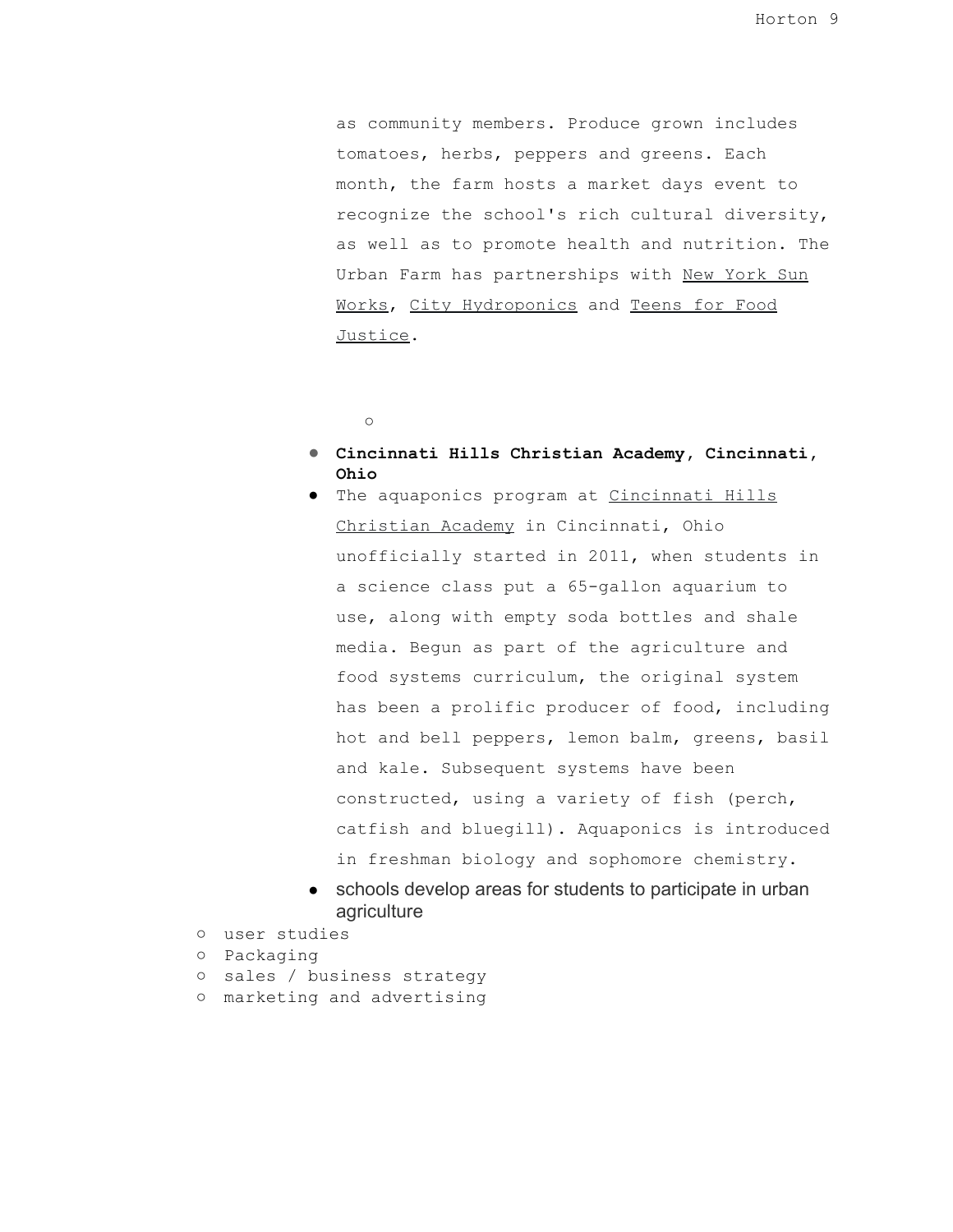

○ design of instructions or educational information

 $\circ$ 

- supporting graphics or components
- a series of maquettes
- professional prototypes